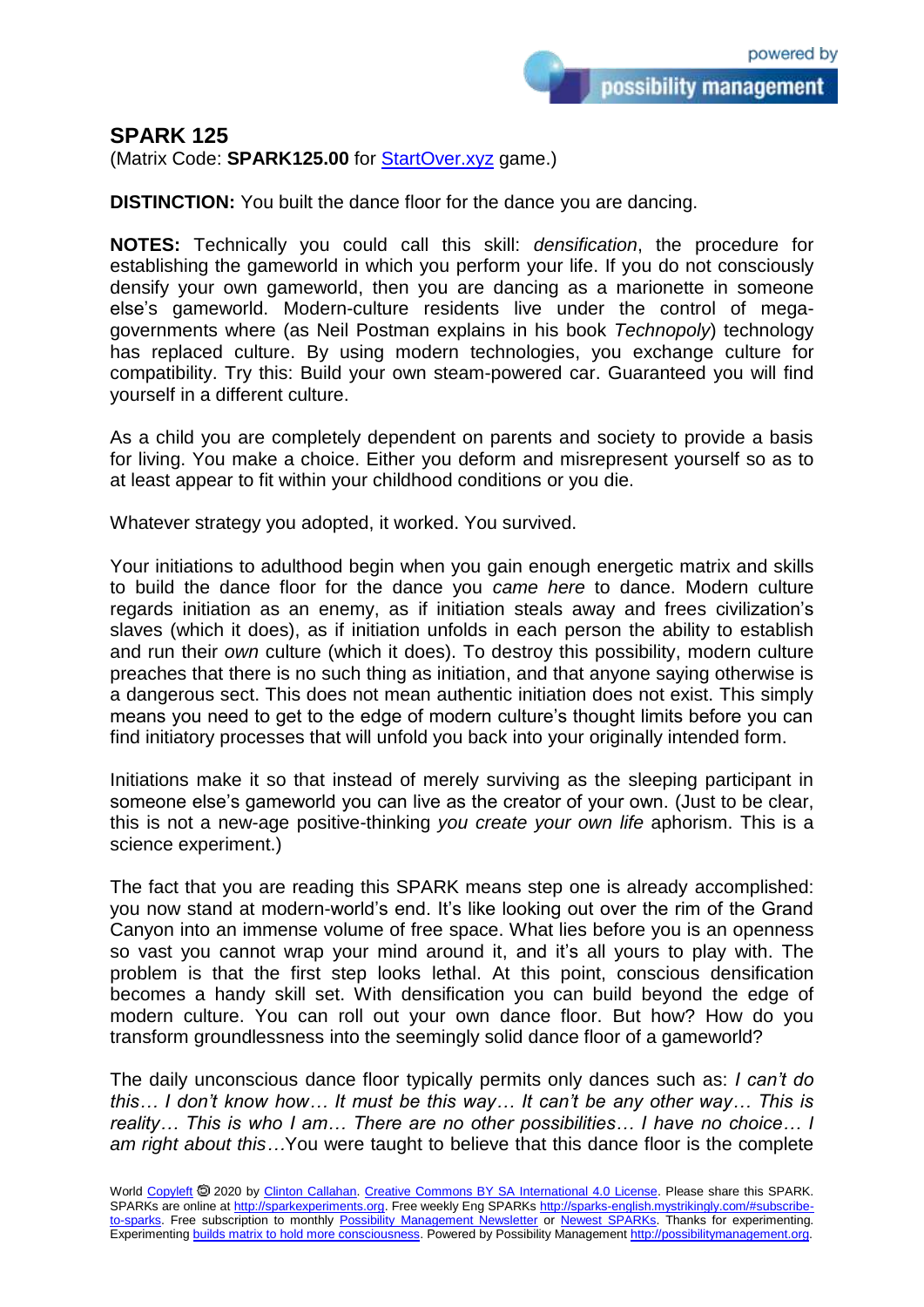and total basis for life, that you are stuck on it, and that it will never go away or change. However, in actuality, *the dance floor is not even there*.

Dance floors are completely fictitious. They appear to be solid because they are a *densification*. They are temporary and arbitrary playing fields sculpted out of nothingness that has been spun into a storyworld that you have stepped into and danced on for so long that you forgot who made it and assume it represents the full extent of reality.

Well, sorry to be the disillusioning factor, but I want to show you a side door. The side door is radical responsibility for conscious densification. It goes like this: entering imagination + noticing obtainable and makeable resources + giving attention to precise actions + flowing energy from principles + improvising + letting it all go. As Isaac Asimov was fond of saying, *Success by planning alone is insufficient. One must improvise as well.*

It can be helpful to recognize – although it may be frustrating and embarrassing  $$ that you already have most of the necessary skills and resources. The pain comes when you realize you've been applying every resource and effort to keep yourself asleep at the wheel.

The procedure for making densification skills conscious is as follows:

- *Seriously* slow down what you are doing while you do it.
- Pay *very* close nonlinear attention to how it is going.
- Give unnamed things *new names.*
- *Practice* until you can do it consciously.

Only after you can roll out gameworld dance floors consciously into empty space can you then shift to playing, so to say, jazz.

## **EXPERIMENTS:**

**SPARK125.01** Sit for twenty or thirty-five minutes with your eyes closed intending to re-connect with your original longing. Turn off your cell phone. Light a candle. Take a deep breath. This may involve experiencing long-suppressed feelings, such as:

- Outrage about being forced to leave your longing behind in order to survive in the modern world (this is anger).
- Plus grief about being disconnected from your central purpose for so long (this is sadness).
- Plus numbness if nothing at all comes to you when you close your eyes (numbness is fear), or doubting that anything that might come could possibly be true (doubting is also fear).
- Plus ecstasy while reconnecting to your source (this is joy).

Feeling all this is fine, because by now you can responsibly navigate your feelings. Let them roll on by.

World [Copyleft](https://en.wikipedia.org/wiki/Copyleft) <sup>®</sup> 2020 by [Clinton Callahan.](http://clintoncallahan.mystrikingly.com/) [Creative Commons BY SA International 4.0 License.](https://creativecommons.org/licenses/by-sa/4.0/) Please share this SPARK. SPARKs are online at [http://sparkexperiments.org.](http://sparks-english.mystrikingly.com/) Free weekly Eng SPARKs [http://sparks-english.mystrikingly.com/#subscribe](http://sparks-english.mystrikingly.com/#subscribe-to-sparks)[to-sparks.](http://sparks-english.mystrikingly.com/#subscribe-to-sparks) Free subscription to monthly [Possibility Management Newsletter](https://possibilitymanagement.org/news/) or [Newest SPARKs.](https://www.clintoncallahan.org/newsletter-1) Thanks for experimenting. Experimentin[g builds matrix to hold more consciousness.](http://spaceport.mystrikingly.com/) Powered by Possibility Managemen[t http://possibilitymanagement.org.](http://possibilitymanagement.org/) When you arrive at the center of the cyclone your longing may be covered in cobwebs, stuffed back in a cold dark corner of a cellar, long ago abandoned when you made the desperate vow to survive no matter the cost. But the longing never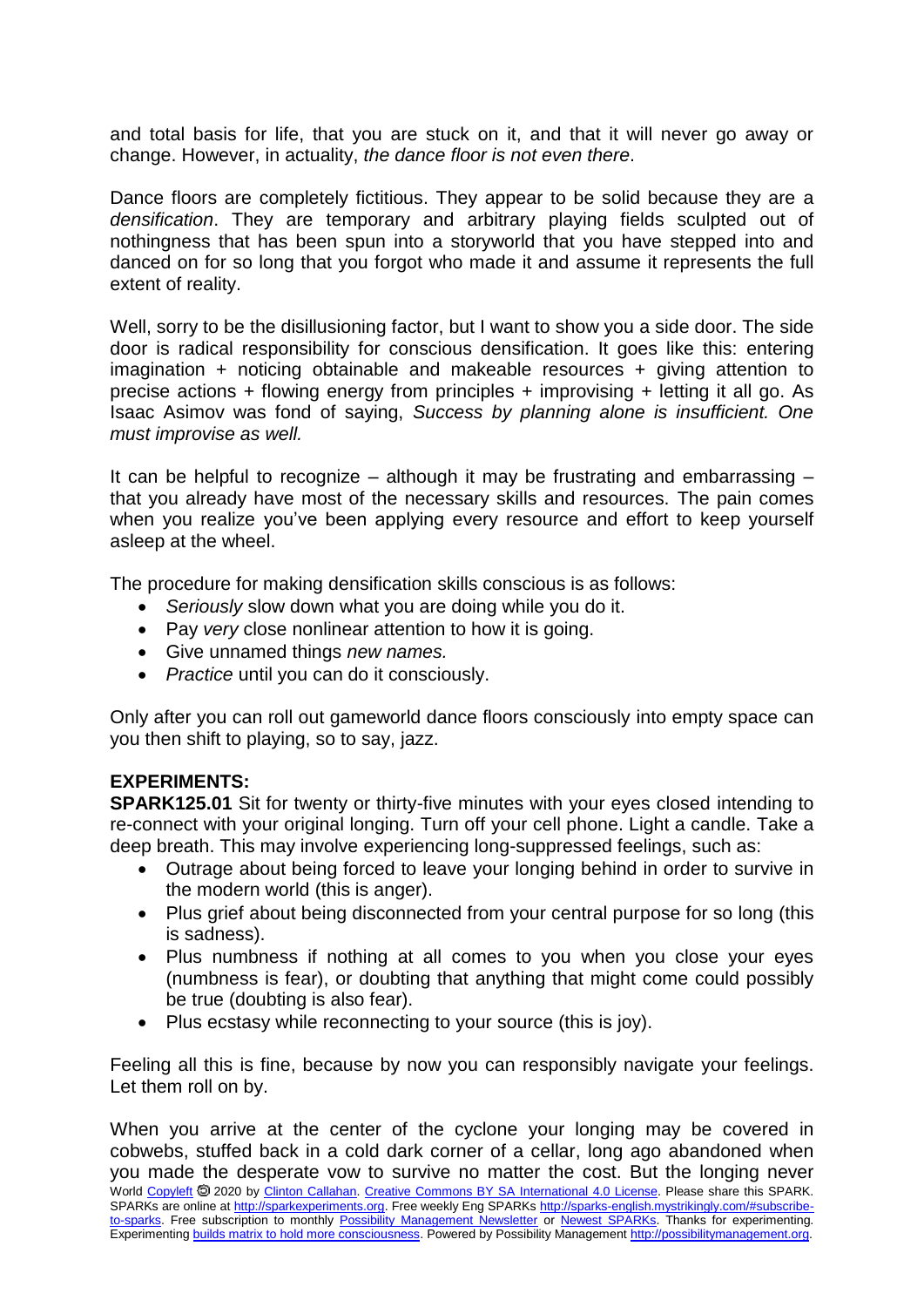goes away. It's still there, with a colorful vibration and an inner warmth. And it is yours. You brought it with you when you came here.

When you find it, do nothing. Let the longing come closer. Sense your way back into the longing, letting it melt its way back into you. You two have a long history. There is automatic resonance between you. Nothing to write down, nothing to remember, this is your natural self-experience. You do not have to understand it, name it, or see it. All you need do is trust it. Keep breathing. After re-nurturing the symbiosis between you and your longing for an extended while, open your eyes.

Now practice densifying one small aspect of your longing into the dance floor of a gameworld space in which you and others can bring your longings to life. Yes, it is okay to do this. The universe has been waiting a long time for you to do this. This is what life is for, to create what your authentic being most wants to experience. Let's start with a smaller experiment, shall we? Making dinner.

The experiment is to make dinner tonight with a different alertness. First comes imagination. (Remember, you may need the *Reconnecting to Imagination Initiation*, because if you attended school the first thing they did was cut off your imagination. Ask any Possibility Trainer and they can provide this initiation for you.) Imagine a dinner cooking process and a dinner eating space that radiates something you long for, in which your longing comes to life. Hold that vision in your energetic body as a compass needle indicating which direction to roll your gameworld space out into.

Now look around with wide-open energetic eyes to see what you have. Do not look with your intellect full of known recipes or familiar eating utensils. Simply open and scan. Use *soft eyes* that can perceive what is actually there and can see what might be possible through unorthodox combinations. The freely available raw abundance may surprise you. If others are with you, explain what you are doing as you go along, not as a teacher but rather as a fellow adventurer.

Now move with precise actions, empowered by your longing. You might speak very little. You might sing. You might become a dinner surgeon moving with an uncanny precision in parallel actions honed by the qualities of your longing.

Keep moving. Move without knowing. Move from the vision while doing what's in front of you. Let the longing move through you to fill out the details and structure of the space. Try to not let concepts or beliefs hijack your work. Performing workable moves without prethought is called *improvising*. Enjoy the delight of radical improvisation.

The *letting it all go* part comes from allowing your dance floor to be destroyed. Even if a gameworld goes on, no particular gameworld space lasts forever. Make each space to the best of your ability. Hold it so long as instructed to by the space itself. Then, at the right moment, let it go. (Learning right timing is in itself an art form.) The space may get killed quicker than you wish. It may live longer than you could conceive. One of the greatest embarrassments is grasping onto a dead space whose purpose has run out and whose timing is over. Elegantly allowing gameworld spaces die at the right moment becomes easier the more you develop your ability to